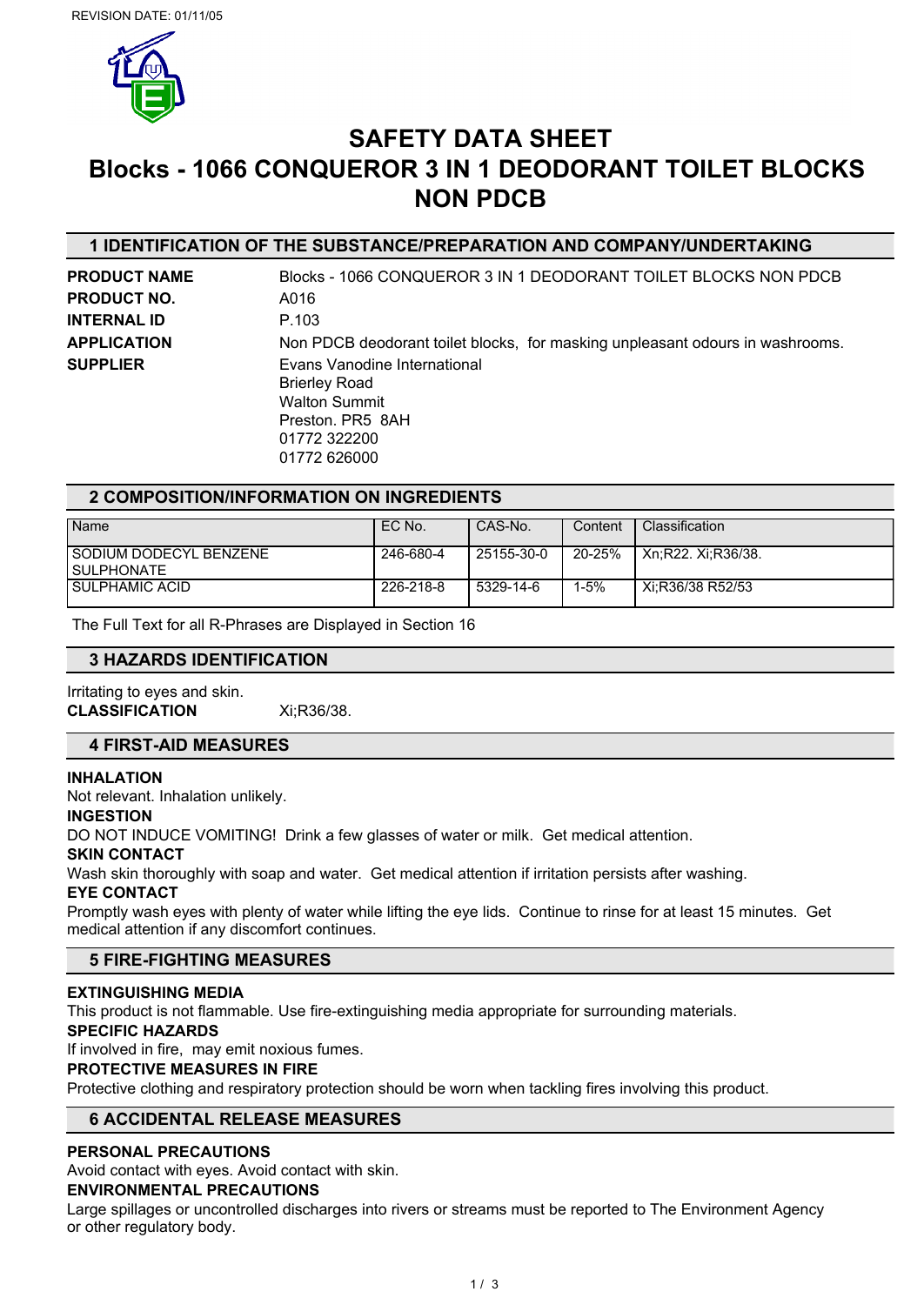# **Blocks - 1066 CONQUEROR 3 IN 1 DEODORANT TOILET BLOCKS NON PDCB**

# **SPILL CLEAN UP METHODS**

Collect spillage in containers, seal securely and deliver for disposal according to local regulations.

### **7 HANDLING AND STORAGE**

### **USAGE PRECAUTIONS**

Avoid contact with skin and eyes.

### **STORAGE PRECAUTIONS**

Store at moderate temperatures in dry, well ventilated area. Keep in original container. Store away from Oxidising material.

## **8 EXPOSURE CONTROLS/PERSONAL PROTECTION**

**ENGINEERING MEASURES** Not applicable. **RESPIRATORY EQUIPMENT** None required. **HAND PROTECTION** For prolonged or repeated skin contact the use of household rubber gloves is advisable. **EYE PROTECTION** Eye protection recommended. **OTHER PROTECTION** Wear appropriate clothing to prevent any possibility of skin contact.

### **9 PHYSICAL AND CHEMICAL PROPERTIES**

| <b>APPEARANCE</b>         | Solid            |                           |                |
|---------------------------|------------------|---------------------------|----------------|
| <b>COLOUR</b>             | Yellow           |                           |                |
| <b>ODOUR</b>              | Citrus.          |                           |                |
| <b>SOLUBILITY</b>         | Soluble in water |                           |                |
| <b>BOILING POINT (°C)</b> | Not applicable   | <b>MELTING POINT (°C)</b> | Not applicable |
| <b>RELATIVE DENSITY</b>   | Not applicable   | pH-VALUE, DILUTED         | 8.90 @ 1%      |
|                           |                  | <b>SOLUTION</b>           |                |
| <b>FLASH POINT (°C)</b>   | Not applicable   |                           |                |

# **10 STABILITY AND REACTIVITY**

**STABILITY**

No particular stability concerns.

### **11 TOXICOLOGICAL INFORMATION**

# **TOXICOLOGICAL INFORMATION**

## Refer to section 3.

## **Other Health Effects**

Low oral toxicity, but ingestion may cause irritation of the gastro-intestinal tract.

### **12 ECOLOGICAL INFORMATION**

### **ECOTOXICITY**

Not regarded as dangerous for the environment.

### **BIOACCUMULATION**

Completely soluble. No bioaccumulation.

### **DEGRADABILITY**

Surfactant is readily broken down by effluent treatment process.

## **13 DISPOSAL CONSIDERATIONS**

### **DISPOSAL METHODS**

Empty Container can be consigned to normal waste. Unwanted product must be sent for disposal by approved waste contractor.

### **14 TRANSPORT INFORMATION**

GENERAL Not classified for Transport.